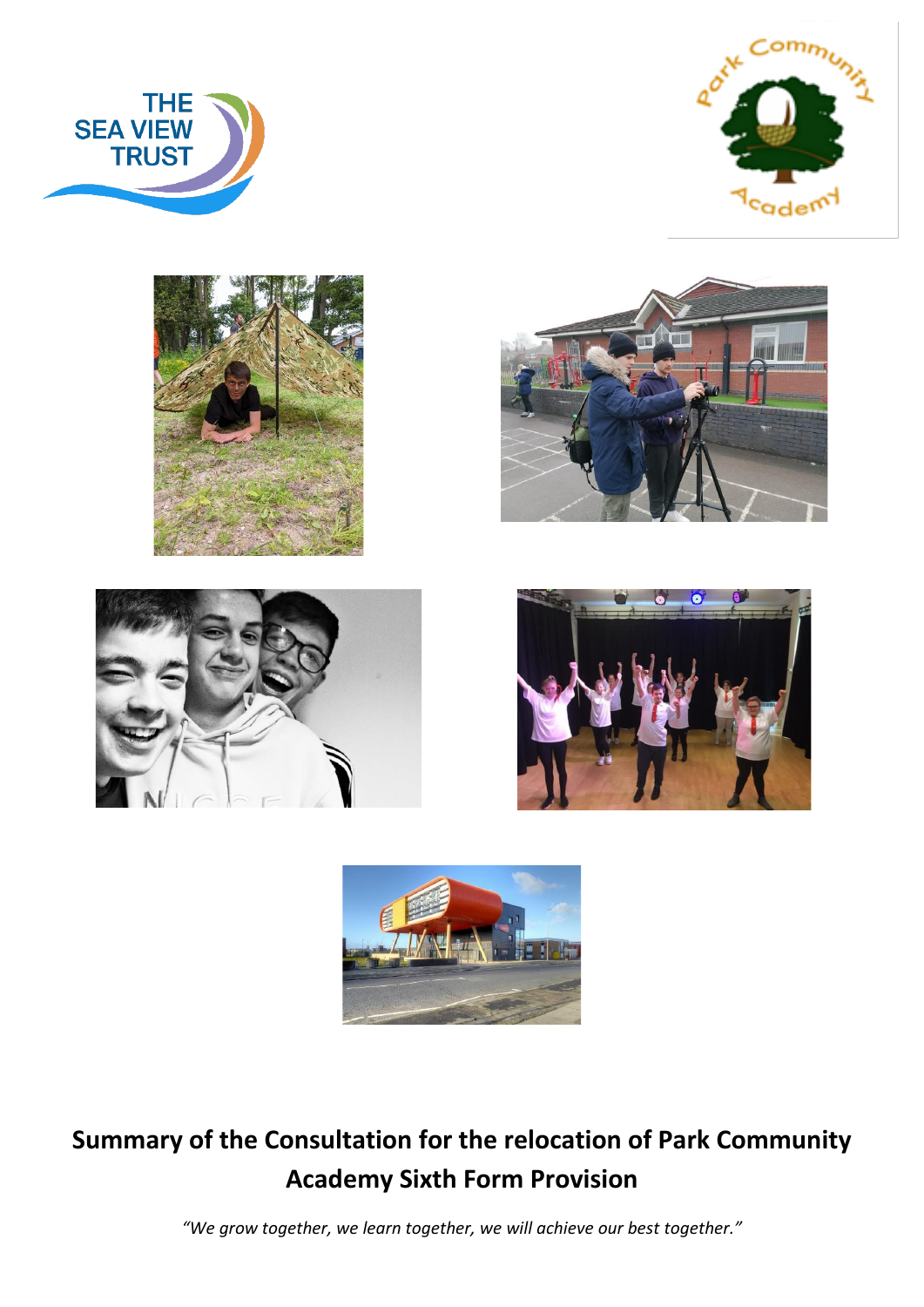

## **Our Proposal**

On Monday 6<sup>th</sup> September to Monday 4<sup>th</sup> October 2021 we consulted on the proposed transfer of the PCA post 16 pathways offer to the Oracle site, delivered and supported by our current PCA staff team.

| <b>Current location</b>           | <b>Proposed location</b> |  |
|-----------------------------------|--------------------------|--|
| <b>Westbury Sixth Form Centre</b> | The Oracle               |  |
| <b>Park Community Academy</b>     | 49 St Anne's Road        |  |
| Blackpool                         | Blackpool                |  |
| FY3 9HF                           | FY4 2AP                  |  |

This will also create additional space on our existing site to continue to meet the needs of pre 16 learners with SEND in Blackpool.

At the Sea View Trust we are passionate about providing a high-quality education for all our learners. We strongly feel this opportunity will enable our post 16 learners to have an appropriate environment and a holistic curriculum offer which fully meets their needs, whilst ensuring we prepare them for adulthood and the world of work.

## **The consultation**

The public consultation was a comprehensive, open and transparent process and consisted of:

- An information booklet that was distributed to key stakeholders (parents/carers, pupils, staff, governors, trustees, schools and colleges in Blackpool, Blackpool LA, community users)
- Access to the consultation document and questionnaire through the website which was also promoted on social media
- A newspaper article in the Blackpool Gazette detailing the proposed move
- An open public consultation meeting on Monday 20<sup>th</sup> September 2021 in the school hall
- An opportunity for all interested to submit their views and ask any further questions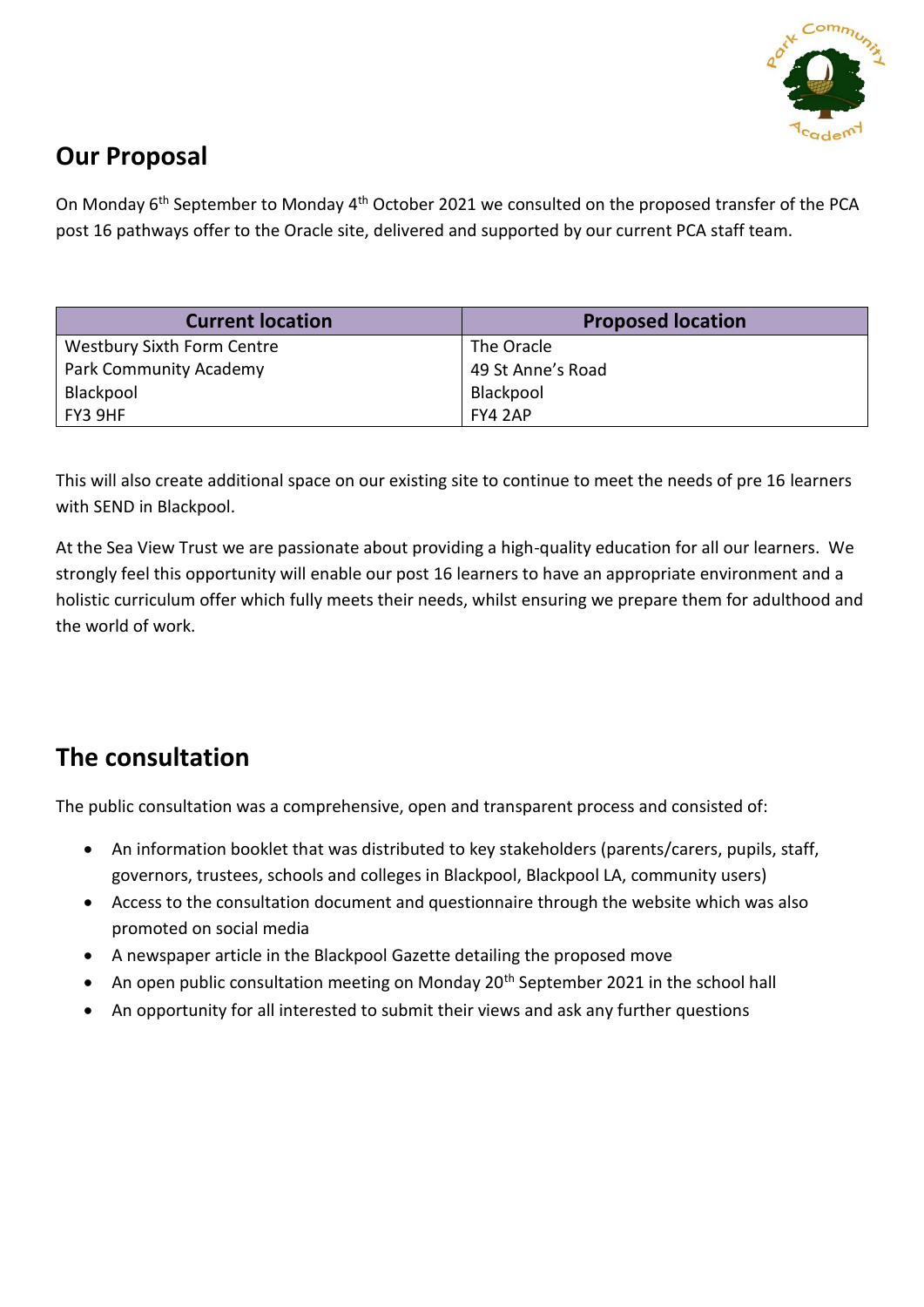

## **Summary of Responses**

Online Survey Response

Number of responses received – 47

Public consultation meeting

Number of attendees - 0

#### **Do you agree with the proposal to relocate Park Community Academy sixth form provision to The Oracle?**



| Response                   | %     | <b>No</b> |
|----------------------------|-------|-----------|
| Strongly agree             | 61.7% | 29        |
| Agree                      | 21.3% | 10        |
| Neither agree nor disagree | 4.3%  | 2         |
| <b>Disagree</b>            | 4.3%  | 2         |
| Strongly disagree          | 6.3%  | 3         |
| Don't know                 | 2.1%  | 1         |

The outcome was that 83% of all respondents supported the proposal.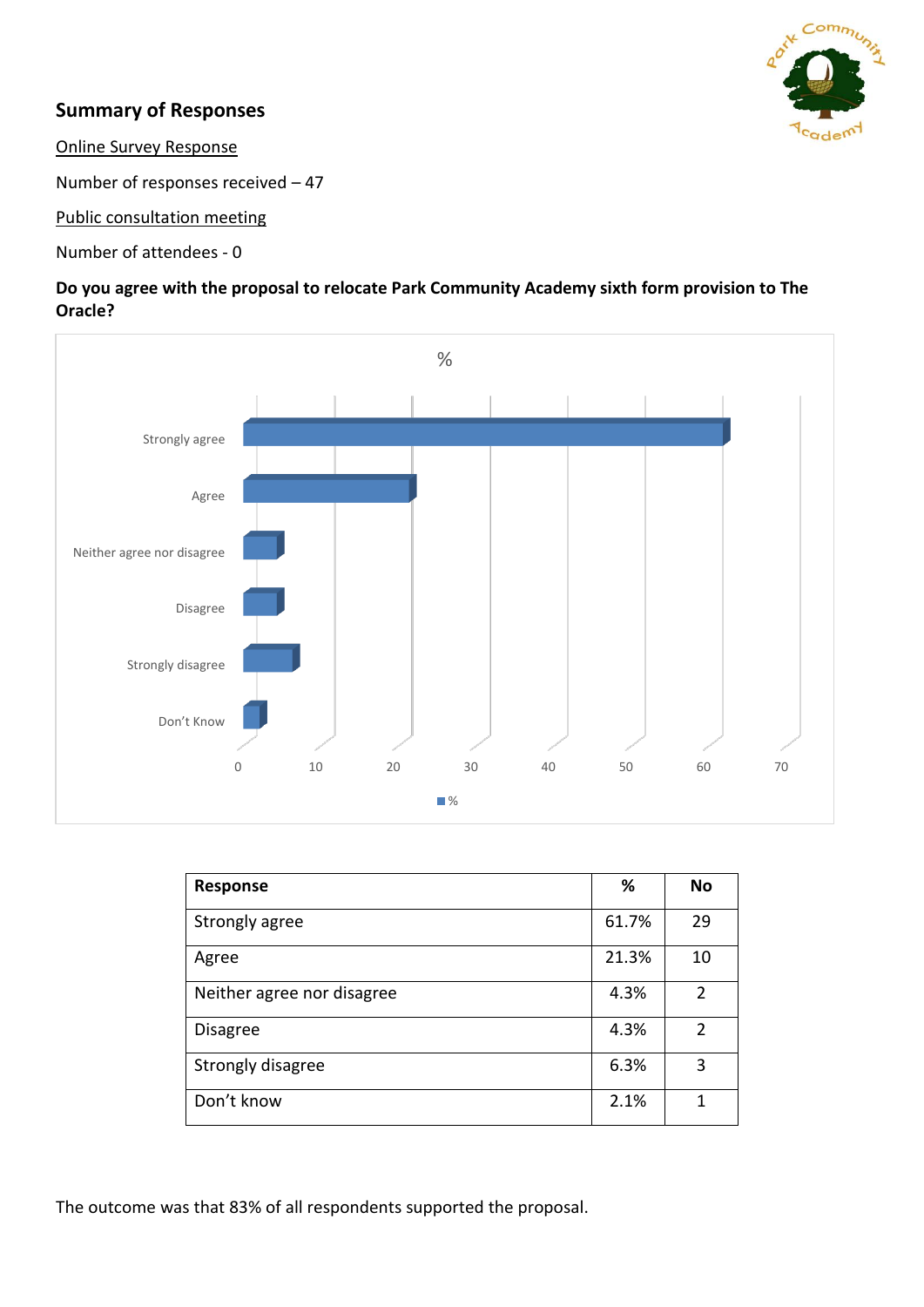

## **Responding to Feedback**

Set out below are the key questions raised and concerns that emerged from the consultation, and also a summary of comments made. These have been considered and our responses are as follows:

#### **Questions to address**

#### *When will the transition happen?*

It is hoped that the students will be transitioned once the building has been signed off for use, all the appropriate consents have been received and a lease is in place with Blackpool Council. This could be as early as January 2022, depending on when the consent is received from the Department for Education.

#### *This will have a big effect on businesses that already use the building.*

We are working with the council in order to preserve as much of the existing community use as possible. Community users currently occupy the building mostly after the PCA students will have left for the day. We have had a meeting already directly with the council and some of these users where we have highlighted the rooms that will continue to be available.

*We have used the Oracle every Tuesday evening since the building opening in the Community, we are Broadway Stars Morris Dancers, self funded, non paid volunteers, voluntary group for children and young adults, we have the main dance studio, green room and another room provided every Tuesday evening from 5pm to 9pm, we play a massive part to the children and young adults in the community and would like to keep our Tuesday evenings for consistency. we are happy for park school to expand and happy to accommodate any pupils that would like to come along and enjoy our group weekly too*

Evening use on a Tuesday evening can still continue, to start at 5pm. Blackpool Council will continue to run the building in those hours. We are excited about the new opportunities that being based at The Oracle may bring to our students, including them being more aware of different community groups that may exist in the town.

*My child would struggle transitioning to another building when he has been at the Whitegate Drive site for so long.*

*Pros and cons. Kids would benefit from more space but it's a long way from what is familiar to them. Long distance to travel especially when the transport application has turned so in depth.*

The staff at PCA will work with the students and families to ensure an effective and timely phased transition from WSFC to The Oracle. Young people will be supported by existing and familiar staff who have a full understanding of their individual needs. PCA will also work closely with the Blackpool transport team to support this transition.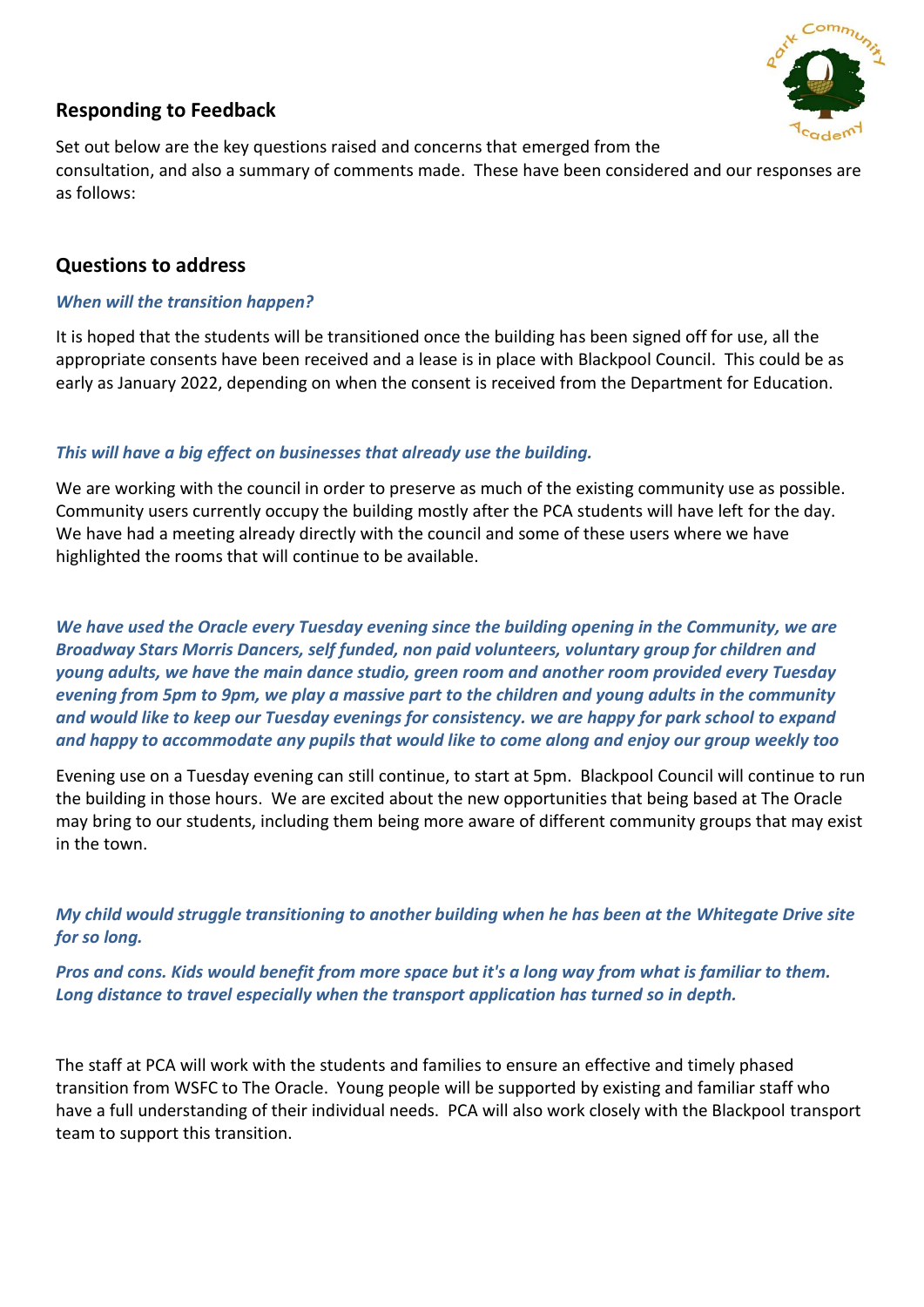

#### *Unsure as to how well it will work if staff have to go between the two sites. Otherwise it seems like a good fit for the pupils and PCA.*

The PCA timetable for 21/22 has been written to facilitate this move. A full time core team of staff have been allocated to The Oracle provision. Additional specialist teachers have been timetabled for blocks of time ensuring that they will not be adversely impacted with the need to travel between sites.

### **Will the Oracle be open earlier and available for later collection. It will add 20 minutes daily to my journey at least. I work and may need to drop off earlier/pick up later**

In the first instance the timings of the school day will remain the same as on the Whitegate site. After school clubs will continue to be offered twice a week.

*For my son and myself The Oracle is much closer to home, however it recently was a unit for children that were too disruptive to be taught in a mainstream classroom. A lot of these kids seem to hang around the area as the area is familiar and they have friends there. This will make Westbury students extremely vulnerable to unwanted behaviour. I would definitely take my son out of Westbury if the move goes ahead. What about the children using public transport?? Whos going to protect them after school??*

As is currently practised on the Whitegate site, staff would supervise beginning and end of day procedures to ensure all learners are effectively safeguarded.

#### *My main concern will be the safety aspect. Will doors be fitted with fob activated locks like at PCA? With the oracle being on such a busy main road, with no boundaries as there are at Westbury, this is a big concern for me.*

The building has already had additional safeguarding measures put in place; an additional fobbed door in the reception area leading to the teaching spaces, and further alterations are to be made to the external perimeter fence.

#### **Comments**

*Creating a worthwhile and beneficial location for our people to gain further life skills.*

*From a capacity point of view it makes sense to relocate Park's 6th form provision. It will also enable the 6th formers to have their own space, allowing a graduating to college style transition. I believe The Oracle would provide an excellent facility for Park's 6th formers to develop independent life skills.*

*I think this is a fantastic and exciting relocation for the students at WSFC which will enable them to have access to even more wonderful opportunities and resources in an age appropriate environment.*

*I think it will be great 'step out into the world' for our young adults, but still under the wing of PCA*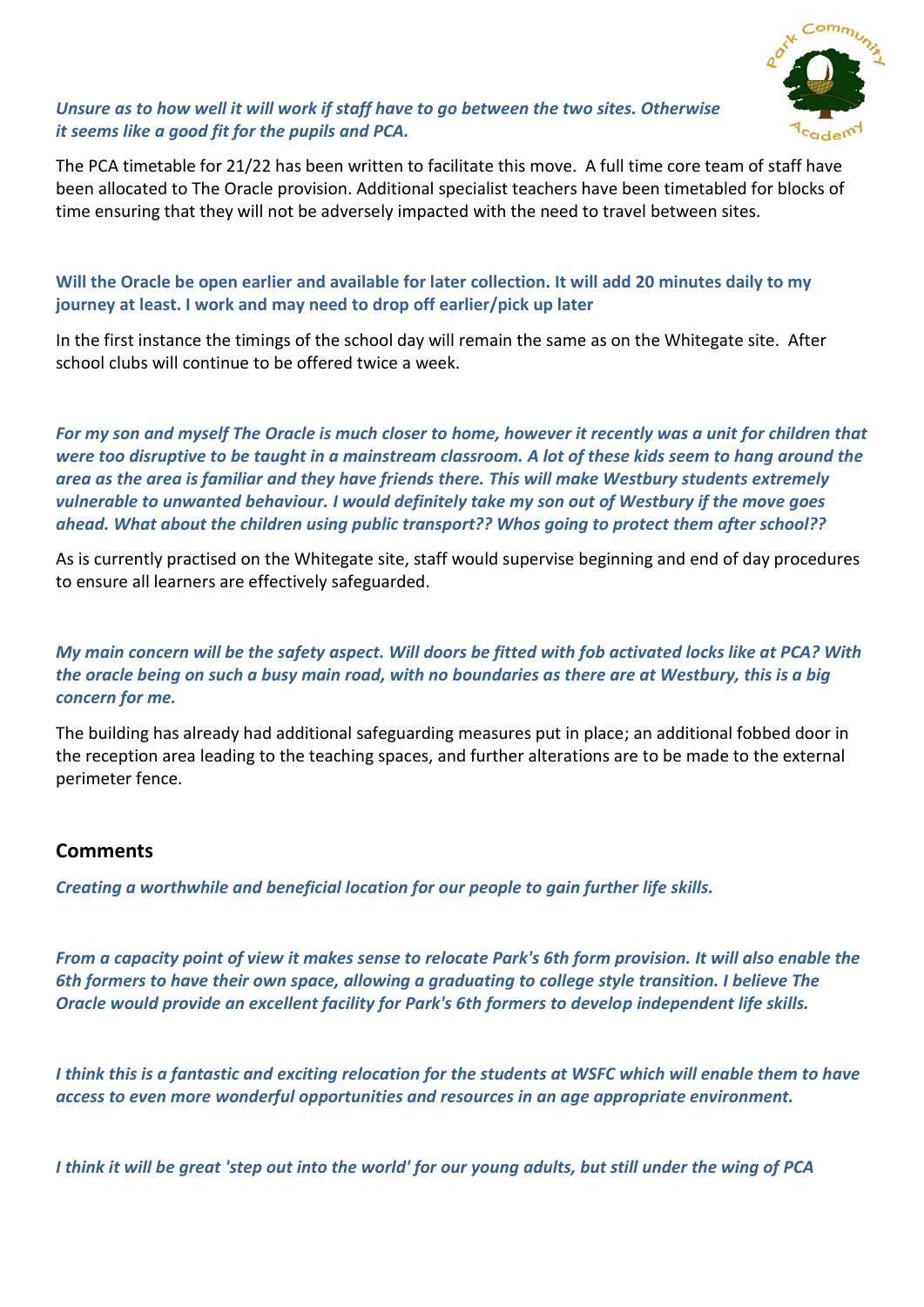

*This would be an excellent " half way house", allowing learners to move securely between their familiar learning environment and the wider community.*

*the building would enable the sixth form to set up an enterprise activity / work life skills experience in the larger space provided*

*It would be good as there is a lot of children that need the special education and resources available to them*

*I think this would be a fantastic space for the older sixth formers. In a more accessible area to help build independence and confidence.*

*Real opportunity for our pupils to transition into adulthood in the right setting. The building itself would open up new experiences and help prepare all learners for the future. Great potential for the future of PCA and Blackpool SEND across the town.*

*I feel this change would be a huge step forward for our students, this would help to develop their independence and give them that extra safe space to learn and grow as young people.*

*It's closer to where I live and would take less time for the school run*

*I think this is a very good idea to give the students more room and also make available more spaces for the future students*

*I believe this will benefit those post 16 and give them independence and a chance to have their own space*

*I think that this will be a fantastic opportunity for the post 16 students in Park*

*This will provide an excellent opportunity for learners to transition out of the 'school' environment and benefit from a space that will prepare them for the next stage of their lives.*

*This move will benefit learners of all ages by creating space for pre 16 students as well as post 16.*

*I believe that The Oracle offers greater opportunities to PCA's sixth form and I fully support the proposal.*